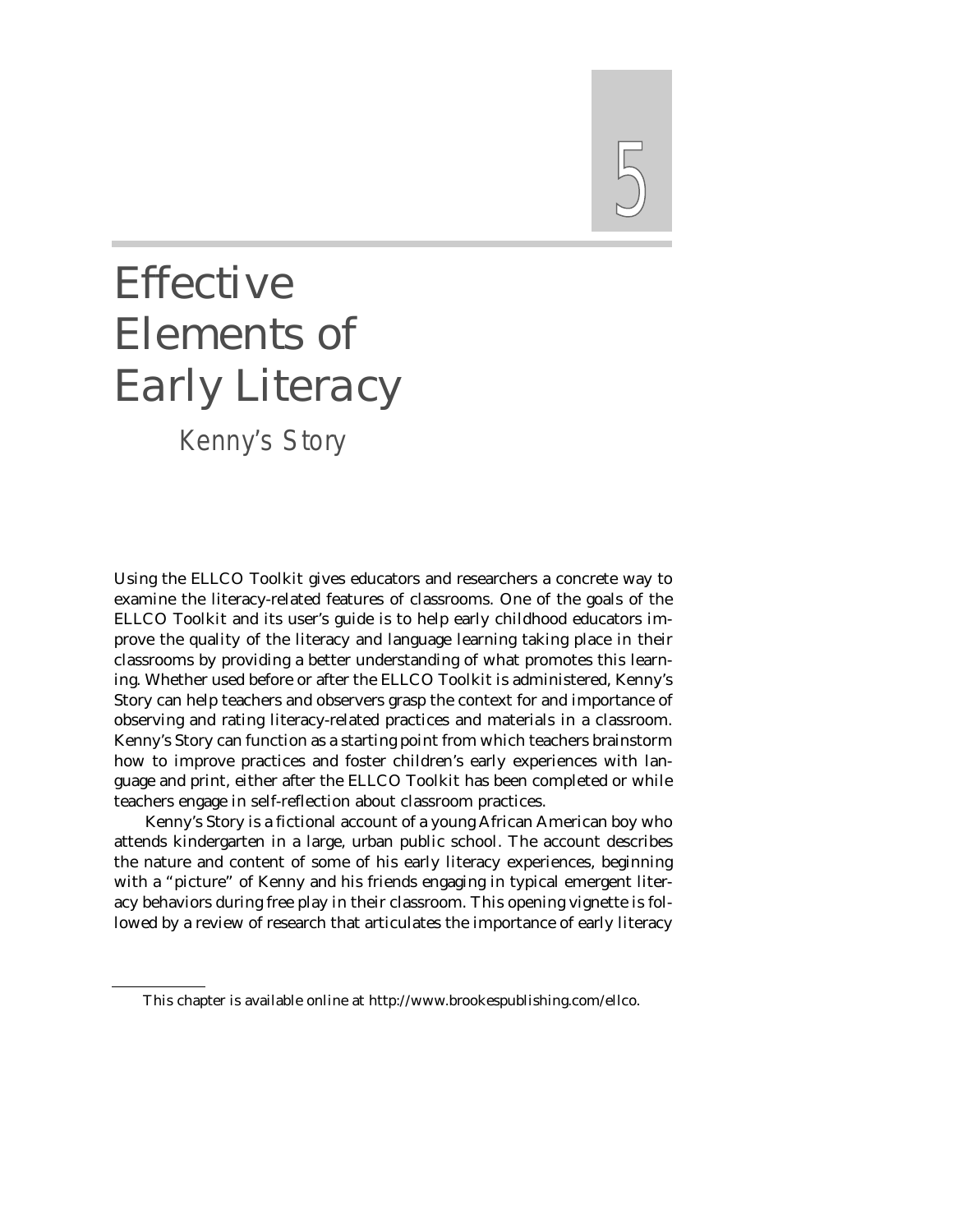

experiences and ways that early literacy can be facilitated in classrooms and schools. This synthesis includes sections on the following:

- The importance of early literacy experiences
- Approaches to fostering early literacy
- Critical features of early literacy learning
- The transition from emergent to conventional literacy
- The importance of individualizing early literacy experiences (including approaches to assessment and the role of special services)
- Early literacy learning beyond the classroom: home–school connections and community-based programs

This synthesis is designed to provide classroom teachers, specialists, and administrators with a brief but comprehensive portrait of essential elements of early literacy learning, interspersed with vignettes about Kenny as a means of illustration. We begin in the classroom and extend to the worlds of school, home, and community. In a final section, we present a summary with suggestions for practice and policy for teachers and administrators.

One day in the middle of their kindergarten year, Kenny, Jordan, and Luis were playing with large hollow blocks and a variety of plastic reptiles (snakes, lizards, dinosaurs, and so forth) in a corner of their classroom. As their teacher, Ms. Ford, walked by, Kenny told her that they were building a "tricky maze" for his snake. Ms. Ford noticed that the boys had propped open a book of mazes and were actively discussing how to make the blocks look like the maze they had chosen. As they worked, they returned again and again to the book, often tracing the pattern of the maze with their fingers.

When Ms. Ford announced that it was clean-up time, there was a loud protest from the block corner. "We're not done yet!" the boys yelled. "Yeah, the snake might escape," said Kenny. While the other children began to clean up, Ms. Ford helped the block builders brainstorm some ways to preserve their project. The boys decided to make a sign for the block construction and, at Daily News time, to tell the other children what they were working on. Kenny ran to the writing center and returned with a clipboard, paper, marker, and tape. While Ms. Ford waited, Luis and Jordan sounded out and wrote down their message:

"S N A K M A Z. D N T R E K" (Snake maze. Don't wreck)

Kenny watched and then proudly taped the sign to the blocks.

Later, at Daily News time, the three boys stood in front of the class and explained the snake maze project. Kenny held the maze book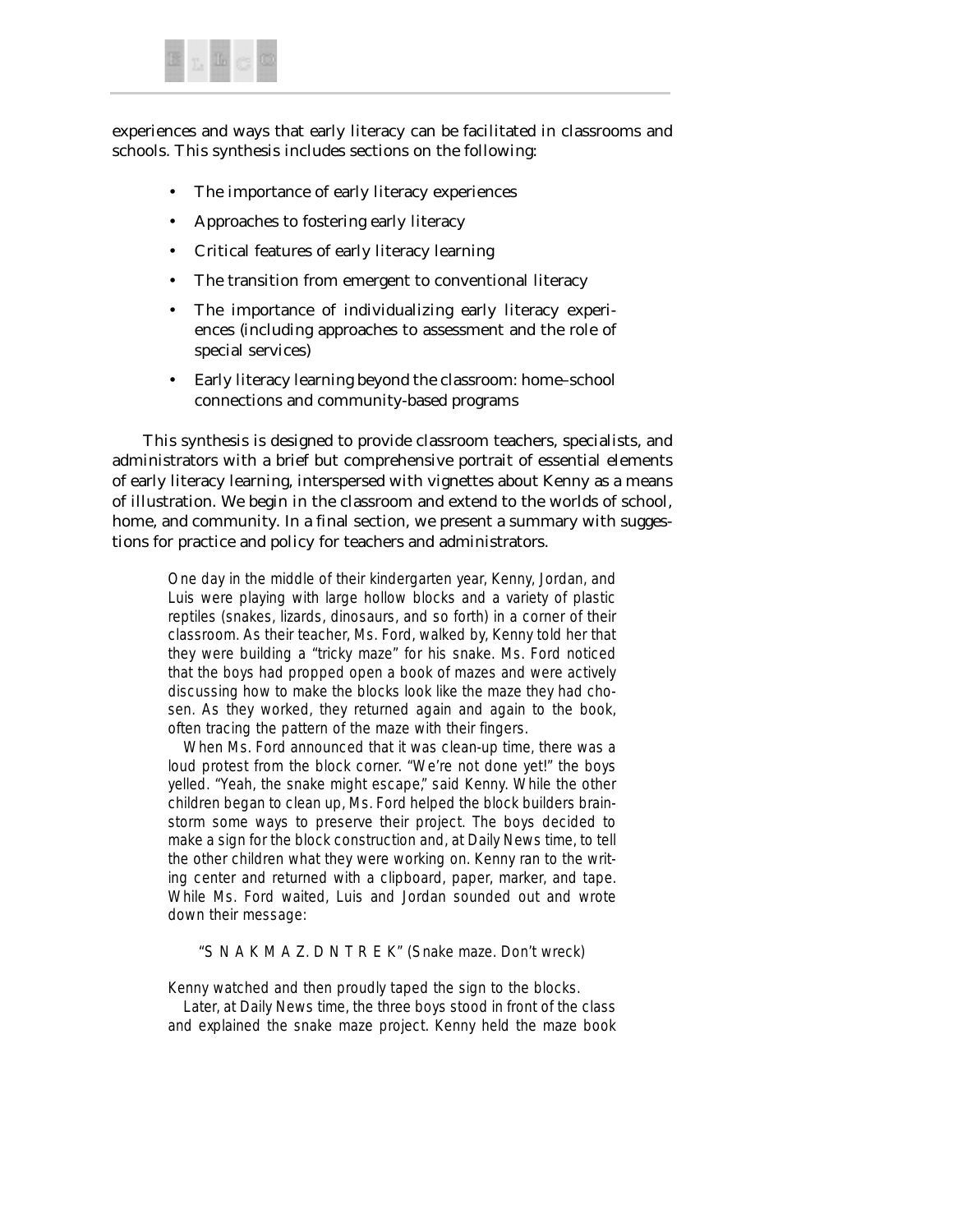open to the page with the "tricky maze" and traced it with his finger, showing and telling how the shape of the maze made him think of his snake. They were making the maze with blocks, he said, so that they could put the snake in it to see if it could figure a way out. Luis and Jordan held up their sign and read it to the group, then returned it to the structure.

This vignette demonstrates emergent literacy in action in a typical kindergarten classroom. As these boys played and interacted with each other and with their teacher, they engaged in a wide range of behaviors, many of which reflect their growing understanding of the functions and nature of reading and writing. They understood that signs could convey important messages, that spoken words can be written down and read, and that words are made up of sounds that correspond to written symbols. *Emergent literacy* is the phase of literacy development during which young children come to understand the many features and functions of the spoken and printed word. During this period they do not read and write in conventional ways, but through their attempts at reading and writing and their language, they reveal their emerging understandings of literacy.

#### THE IMPORTANCE OF EARLY LITERACY EXPERIENCES

Research on children's emergent literacy has identified several fundamental features of early literacy acquisition:

- The process of "becoming" literate begins very early in life, long before formal instruction typically occurs.
- Becoming literate takes place as children use oral language, reading, and writing in their play and to communicate with family, teachers, and peers.
- Attitudes and knowledge that develop during the emergent phase help children benefit from subsequent literacy instruction and support their long-term development.

Most children enter school with a wide range of emergent literacy experiences. Children who enter school with many diverse experiences with print, storybook reading, and complex oral language learn to read and write more readily than children with fewer, less diverse experiences. Numerous research studies have demonstrated that differences in the quantity and quality of children's early interactions with specific print-related and oral language experiences predict early school success (Copeland & Edwards, 1990; Dickinson & Tabors, 2001; Gunn, Simmons, & Kameenui, 1995; Hart & Risley, 1995; Heath, 1983; Smith & Dickinson, 1994; Snow, Burns, & Griffin, 1998).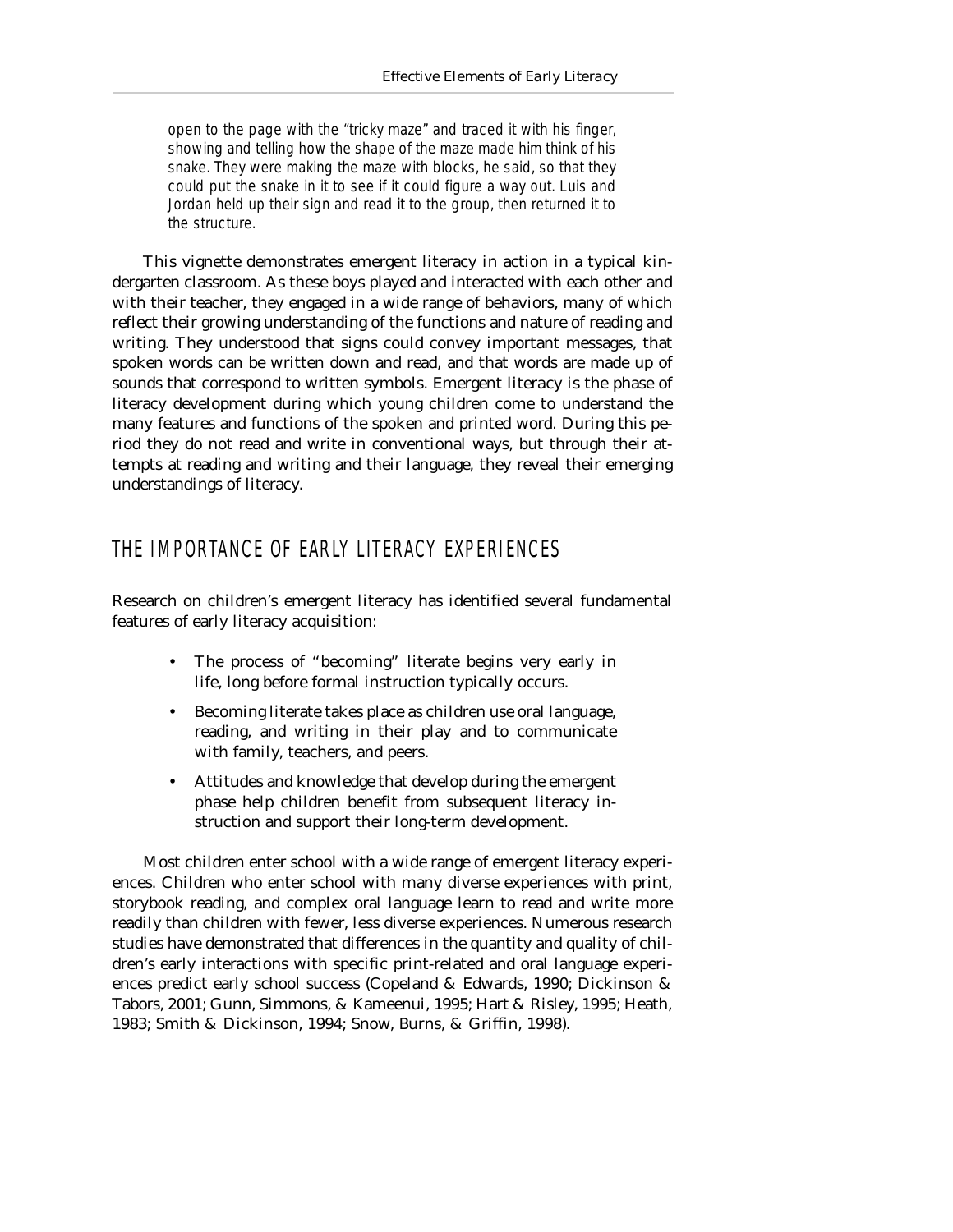

Early experiences with oral language, reading, and writing vary considerably from one child to the next, often reflecting important social and cultural differences (Delpit, 1995; Heath, 1983). Differences in the quantity and quality of children's early literacy experiences strongly affect children's readiness for school-based reading and writing tasks (Teale & Sulzby, 1989). In fact, despite years of research and intervention, the group still most at risk for school failure is young African American boys. Research suggests two potential reasons for the perpetuation of this cycle of failure:

- 1. There are significant and meaningful differences among children in their language and literacy skills at school entry. These differences can be traced to socioeconomic status, race, and gender, though these attributes may also be confounded (Hart & Risley, 1995; Morrison, 1997; Vernon-Feagans, 1996).
- 2. The structure and culture of formal schooling builds on majority students' existing knowledge and skills but does not build similarly on minority students' knowledge and skills (Delpit, 1995).

According to Delpit (1995) and others, it is the responsibility of educators to reverse this cycle of failure through deliberate actions within and outside of the classroom.

# APPROACHES TO FOSTERING EARLY LITERACY

Teachers in the early school grades face a unique challenge. They are responsible for a group of learners who come to school with different early literacy understandings and experiences. Discovering and supporting each child's emergent literacy skills and ensuring that all learners develop particular literacy skills are critical challenges. These challenges require knowledge of how young children develop, of classroom organization that can support and encourage a range of literacy understandings, and of teaching strategies that can facilitate specific skills relevant to later reading and writing. These tasks are more difficult when children are known to be at risk for problems with literacy achievement, have specific language or learning disabilities, or are learning English as a new language. Each of these factors can significantly affect early literacy learning.

Following Kenny in his kindergarten experience provides a profile of some challenges that a teacher might face in supporting a child known to be at risk for difficulty with learning to read and some strategies that can encourage his or her emerging interest in literacy.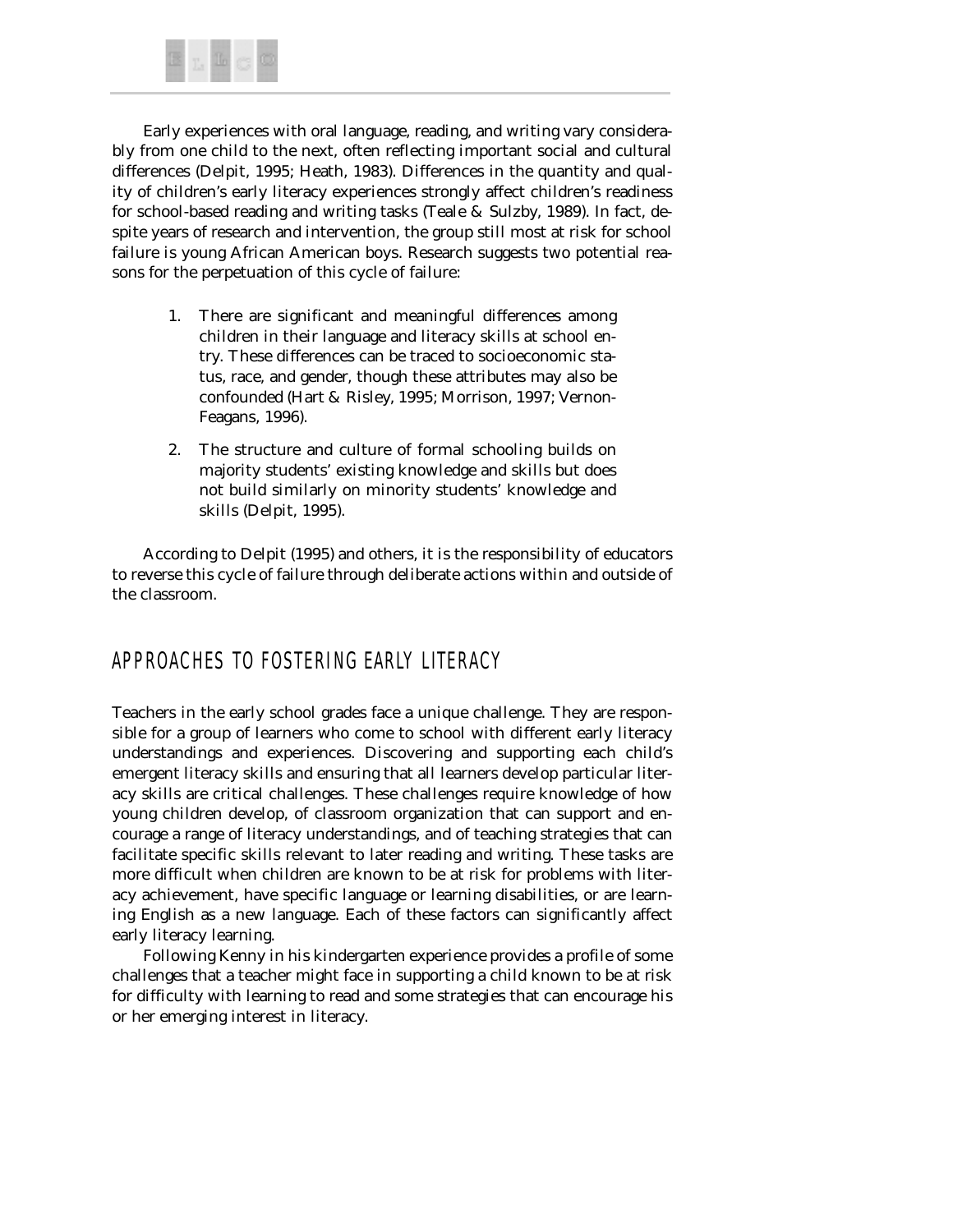The transition report from Kenny's Head Start program had characterized him as an active, observant learner who enjoyed hands-on activities, dramatic play, and sharing personal information with others. The report also noted a lack of interest in more specific early literacy activities, such as reading books on his own, scribbling, or writing his name. At the beginning of the school year, Kenny's behavior in his kindergarten classroom was puzzling and problematic for Ms. Ford. The word *active,* used in the transition report, seemed an understatement, as Kenny appeared to flit from one activity center to another without really engaging in activities or interactions with peers or teachers. The only activity center that captured his sustained interest and activity was the block corner, where he would build large structures and direct other children to help him. Journal writing and large group meeting times were very difficult for Kenny. Ms. Ford's anecdotal notes reflect her increasing frustration with Kenny's behavior:

*September 26—Kenny worked with Jordan and Luis in the big blocks. I intervened twice to protect children from falling blocks.*

*September 30—Kenny wouldn't sit with the group during Daily News time. Sitting in my lap helped somewhat.*

*October 4—Kenny won't even try to write during Journal time. He seems bored with drawing and is constantly wandering around to see what other children are doing.*

*October 8—All week Kenny has been deliberately singing in a loud voice during Journal time. This is disruptive for us all.*

Then, in early October, things changed. On the way to school one morning, 5-year-old Kenny found a small snake, which he brought to school in his backpack. Kenny didn't think his parents would let him keep it at home, so Ms. Ford arranged for him to keep it at school. After a large-group discussion, it was determined that no one in the class knew much about snakes. Because reptiles were a topic covered in the kindergarten curriculum, Ms. Ford decided to pursue Kenny's interest more fully. During their next scheduled meeting, Ms. Ford asked the reading consultant to help her find some literacy resources that included snakes. The following week, the classroom aide took a small group of children, including Kenny, to the library. They returned with a number of books, which they added to their classroom's Lending Library. Kenny and others used the illustrations in the books to identify their snake, determine what was needed for its habitat, and figure out what and how much it needed to eat. Ms. Ford read several of the books aloud during small-group reading times, and Kenny borrowed the books to take home and look at with his parents.

Ms. Ford noticed a dramatic surge in Kenny's interest in reading and writing activities since he had brought in the snake. His flitting from activity to activity now included stops at the Lending Library, where he actively used the library books as references in his play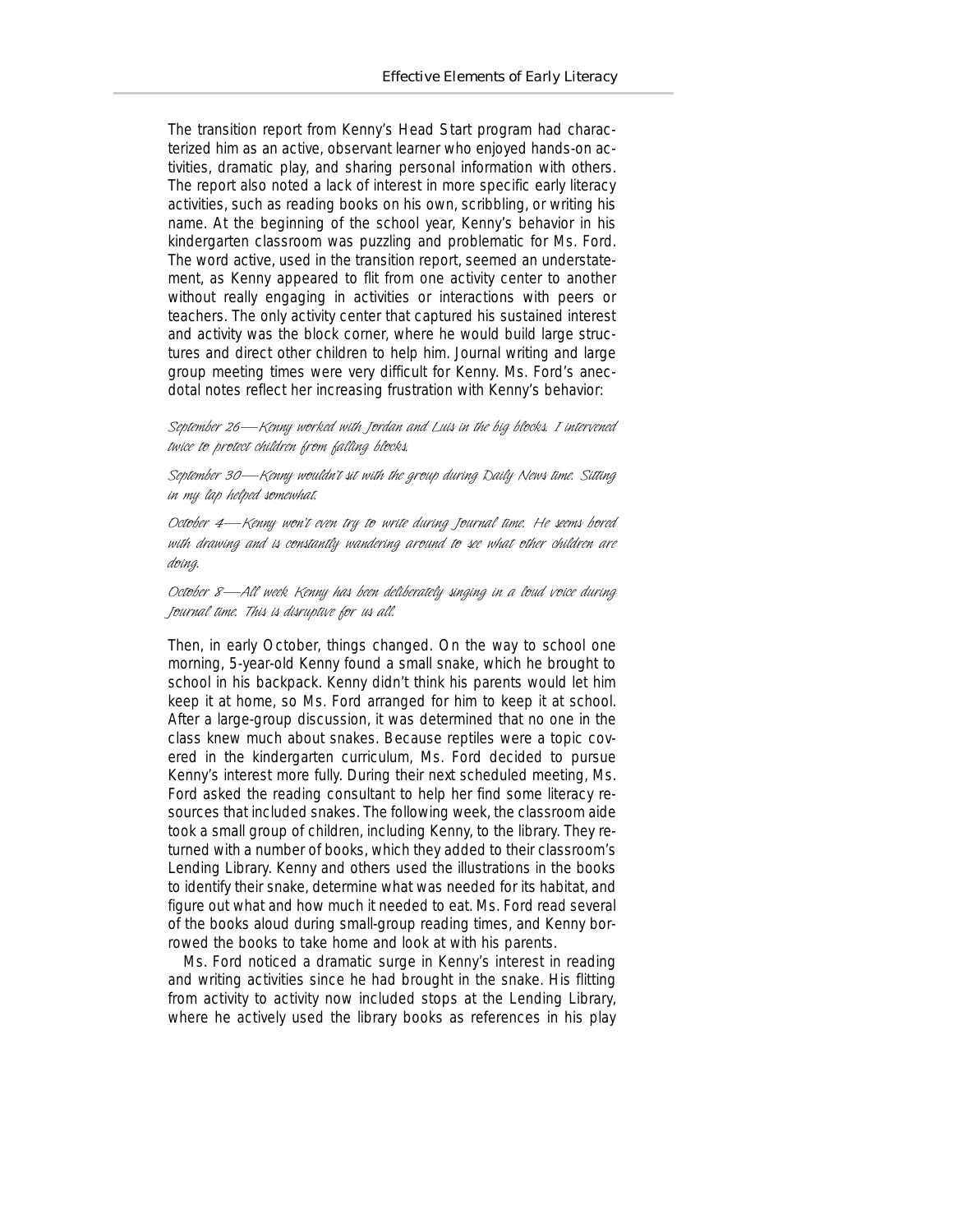

with blocks, sand, playdough, and other materials, returning to them frequently to look at pictures of snake habitats and eating preferences. During journal writing activities, Kenny would now draw pictures of his snake and was beginning to show interest in writing the words *my snake* to accompany his drawings. During Author's Chair activities (part of a process approach to reading and writing in which the children read their writing to a group and received feedback for revisions), Kenny shared his drawings and made up humorous oral stories to accompany them.

At the suggestion of the reading consultant, Ms. Ford designated Kenny the resident "snake expert," and other children came to him with questions and ideas about his snake. Becoming an expert on snakes facilitated Kenny's vocabulary development; he readily used such words as "reptile," "habitat," "hibernating," and "vertebrate." Along with the rest of the class, Kenny started a Word Box that contained these and other "snake" words. During his individual sessions with the reading consultant, Kenny used the computer to conduct research on snakes, composed simple snake stories that he could read aloud, and helped create the Snake Maze Game, which enabled him to practice phonemic segmentation skills.

This vignette illustrates many ways in which a child's interests can form the basis for literacy-related activities, even for a child who initially shows minimal interest. It would be difficult (if not impossible) for a teacher to build on the idiosyncratic interests of each child in the classroom, but using interests that are common to a small group of children or that tie naturally to required elements of the curriculum can be an effective technique.

In this vignette, the key to Kenny's increased participation in early literacy activities was his own interest in snakes, supported by the intentional organization of the classroom and teaching strategies that facilitated his involvement with reading and writing. The organization of the classroom supported Kenny's functional uses of literacy materials, including open-ended materials such as blocks, sand, and playdough; a classroom Lending Library accessible to children; readily available writing materials; and a computer. Ms. Ford, working closely with the reading consultant, used several specific teaching strategies that supported Kenny's emergent literacy skills, including reading aloud to small groups; focusing on specific, content-relevant vocabulary; journal drawing/ writing; dictation; computer-generated stories; and Author's Chair reading/feedback sessions.

#### CRITICAL FEATURES OF EARLY LITERACY LEARNING

Research on emergent literacy, particularly from the field of early childhood education, demonstrates that effective early literacy programs integrate highquality early childhood practices with specific language and literacy materials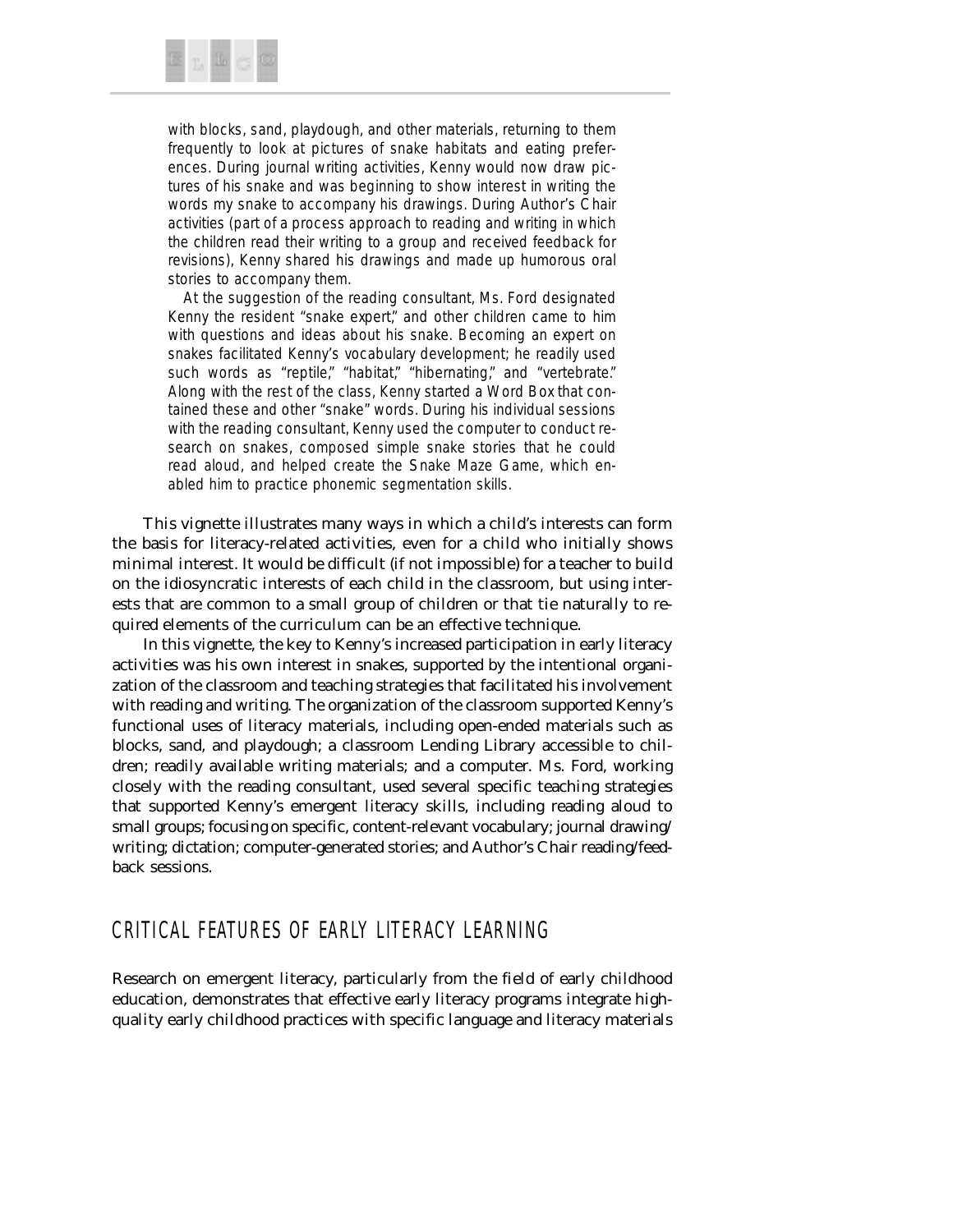and strategies (International Reading Association [IRA] & National Association for the Education of Young Children [NAEYC], 1998; Madison & Speaker, 1994; Mason & Allen, 1986; Robinson, 1990; Snow et al., 1998). Children in the early school grades learn best in environments that provide age-appropriate and individually appropriate educational practices that are sensitive to cultural, ethnic, and gender differences among children (NAEYC, 1996; National Board for Professional Teaching Standards, 1995). These environments include multiple opportunities for children to select and pursue ideas and activities independently or in small groups. Organization of the classroom environment into learning centers is an effective technique that supports this goal, as children are encouraged to select activities within centers that allow them to practice and develop a range of skills in all developmental areas. An integrated thematic curriculum also supports children's learning and literacy development, as children are encouraged to follow a single theme for several weeks or longer, with multiple subject areas and skills woven into the theme. As the vignette demonstrated, Kenny's interest in snakes led him into several subject areas (language arts, science) that included skills such as reading for information; writing fact and fiction; making hands-on science explorations of habitats; and acquiring specific, content-relevant vocabulary.

Curriculum and instruction in the early grades lay the groundwork for children's later attitudes toward learning and for the acquisition of skills necessary for reading and writing. The integration of appropriate early childhood curriculum and early literacy instruction serves two important functions: It supports children's adaptation to the expectations and structures of schooling, and it focuses children's learning on early reading and writing. Many teachers are aware of organizational structures that support children's development and learning in general. Fewer teachers are aware of the specific emergent literacy skills necessary for later reading and writing success. Emergent literacy research has articulated six specific, interrelated structures that are the foundation for subsequent reading and writing success (Gunn et al., 1995): awareness of print, relationship of print to oral language, understanding the structure of texts, letter knowledge, ability to use decontextualized oral language, and phonological awareness.

#### Awareness of Print

Becoming aware of print is one of the first steps toward later reading and writing. Awareness of print includes understanding the conventions of print (e.g., visual appearance, organization on a page, chunking of letters into words) and the purpose and functions of print (e.g., words convey messages and meanings). At very early ages, children become aware of conventions of print because symbols, signs, labels, notes, lists, magazines, and books are everywhere and convey important information (Neuman & Roskos, 1993). Children recog-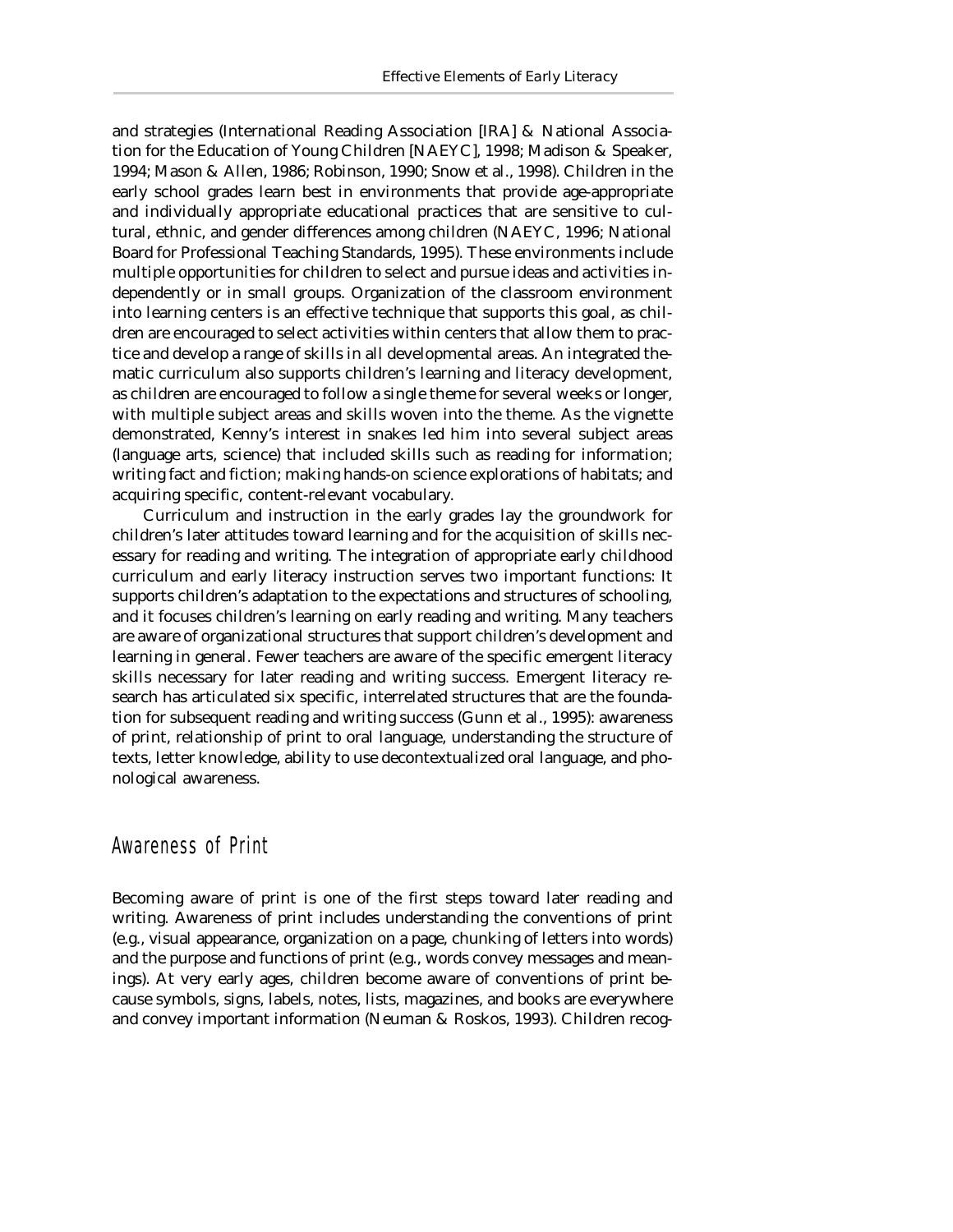

nize symbols very early; rare is the child who doesn't recognize the *M* in Mc-Donald's. In addition, daily interactions with adults who use and point out the printed word support children's awareness of the functions of print (Delpit, 1995; IRA & NAEYC, 1998; Morrow, 1990; Morrow, Strickland, & Woo, 1998; Neuman & Roskos, 1997).

# Relationship of Print to Oral Language

A second key to later reading and writing is recognition of the relationship between spoken and written language. Young children learn that oral language and printed language share similarities; one can be roughly mapped onto the other. This is clear when children pretend to write and make one mark for each word that they speak (Adams, 1990). Children also become aware of differences between spoken and written language. Writing is visual, speech aural; speech is used primarily in face-to-face communication, whereas writing is used when speaker and writer are not both present. Reinforcement of these differences occurs through participation in conversations, story readings, and meaningful uses of writing (Mason & Allen, 1986; Morrow, 1990; Neuman & Roskos, 1997).

# Understanding the Structure of Texts

Understanding the structure or characteristics of texts is a third key to later reading and writing success (Gunn et al., 1995; Mason & Allen, 1986). Definitions of what constitutes a "good story" vary considerably within different cultures, but certain structural elements, such as temporal markers, are features that remain consistent (Michaels, 1981; Peterson & McCabe, 1983). Through repeated exposure to oral and written stories, both at home and in classrooms, children learn that texts have particular characteristics, such as setting, plot, organization, and characters.

#### Letter Knowledge

Knowing the names of letters and learning the sounds of letters is a strong predictor of later reading success (Ehri & Sweet, 1991). Through interactions with print, children learn that there are individual units of print called *letters.* In addition to sources of print in the environment, many children learn letter names and symbols through incidental or deliberate exposure to the alphabet song or letter blocks and books and through television shows such as *Sesame Street.*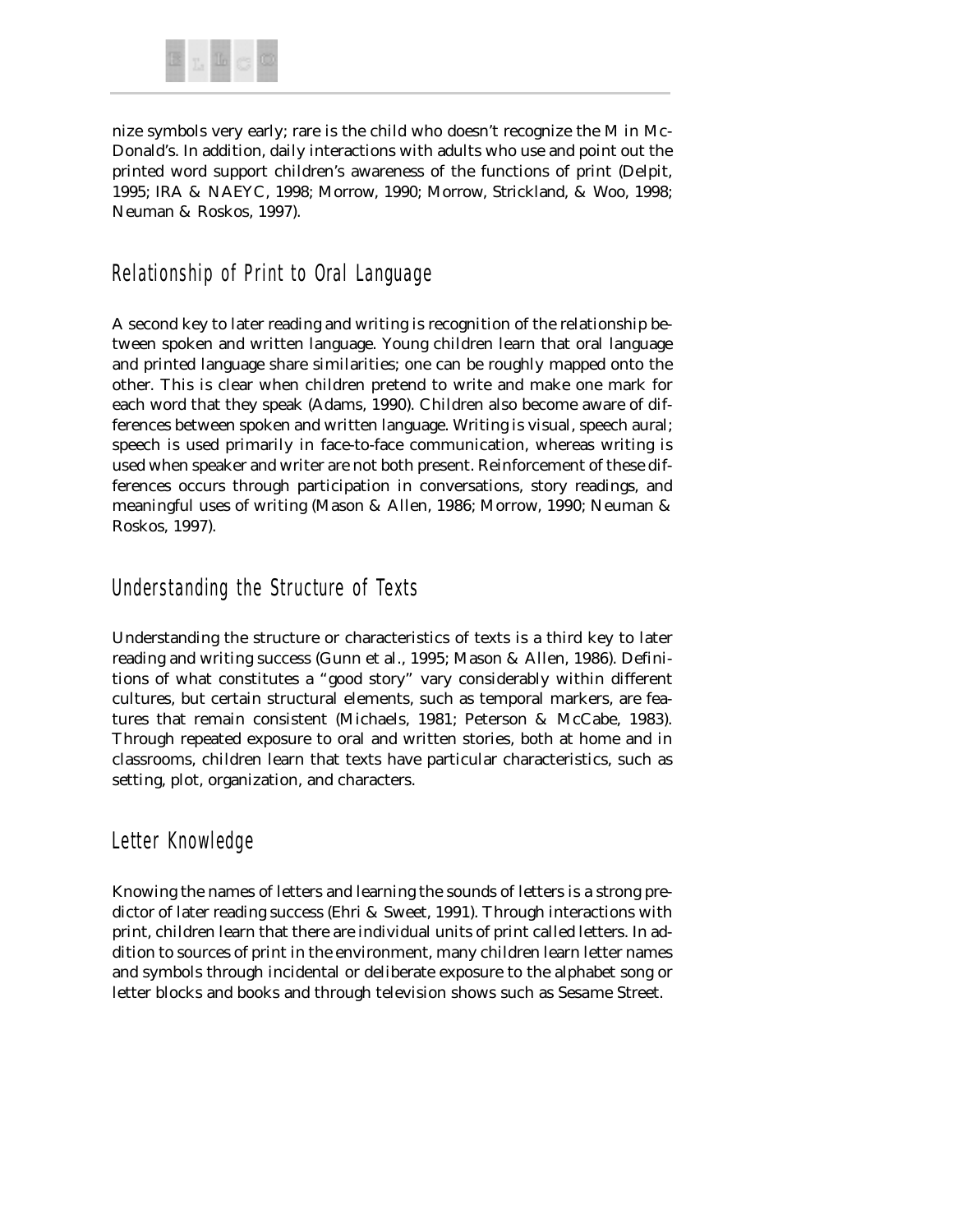# Ability to Use Decontextualized Oral Language

Another key to later literacy success is the ability to use oral language in specific ways. Common school-based oral language tasks, such as telling a personal story, giving explanations, analyzing texts, defining words, and making predictions, require the speaker to use language in a decontextualized manner. This type of talk, in which the speaker and audience share only limited background knowledge, requires the speaker to use more explicit referential and syntactic devices to convey meaning (Snow & Dickinson, 1991). Skill in using decontextualized language has been shown to be related to children's success on tests of print skills, vocabulary, and early reading (Beals, 1993; Dickinson & Tabors, 2001; Smith, 1996; Smith & Dickinson, 1994).

#### Phonological Awareness

Finally, children develop the ability to consciously reflect on and manipulate the sounds of language and to separate sounds in spoken words from sounds in written words; this ability is called *phonological awareness* (Smith, Simmons, & Kameenui, 1995). Unlike the other literacy structures, phonological awareness skills are less likely to develop through incidental exposure (Sulzby & Teale, 1991). Yet, phonological awareness skills, such as sound–symbol correspondence, rhyming, and phonemic segmentation, are critical elements of early reading and writing (Gunn et al., 1995; IRA & NAEYC, 1998; Snow et al., 1998; Wallach & Miller, 1988).

# FROM EMERGENT TO CONVENTIONAL LITERACY

Emergent literacy results from children's active construction of conceptions of print—how it works and is used. It develops without direct instructional efforts. As children begin to acquire conventional literacy, the playful, selfmotivated approach to literacy seen in this emergent phase continues but is augmented by a new, intentional focus on the forms of print and language. Most children do not spontaneously move from the emergent phase of literacy acquisition to conventional literacy without thoughtful, direct instruction and opportunities to read appropriate materials that support their beginning decoding efforts (Ehri & Sweet, 1991). In order for children to master conventional writing and reading, or to "crack the code," they need to deliberately take a highly analytic stance toward print and language (Adams, 1990; Delpit, 1995).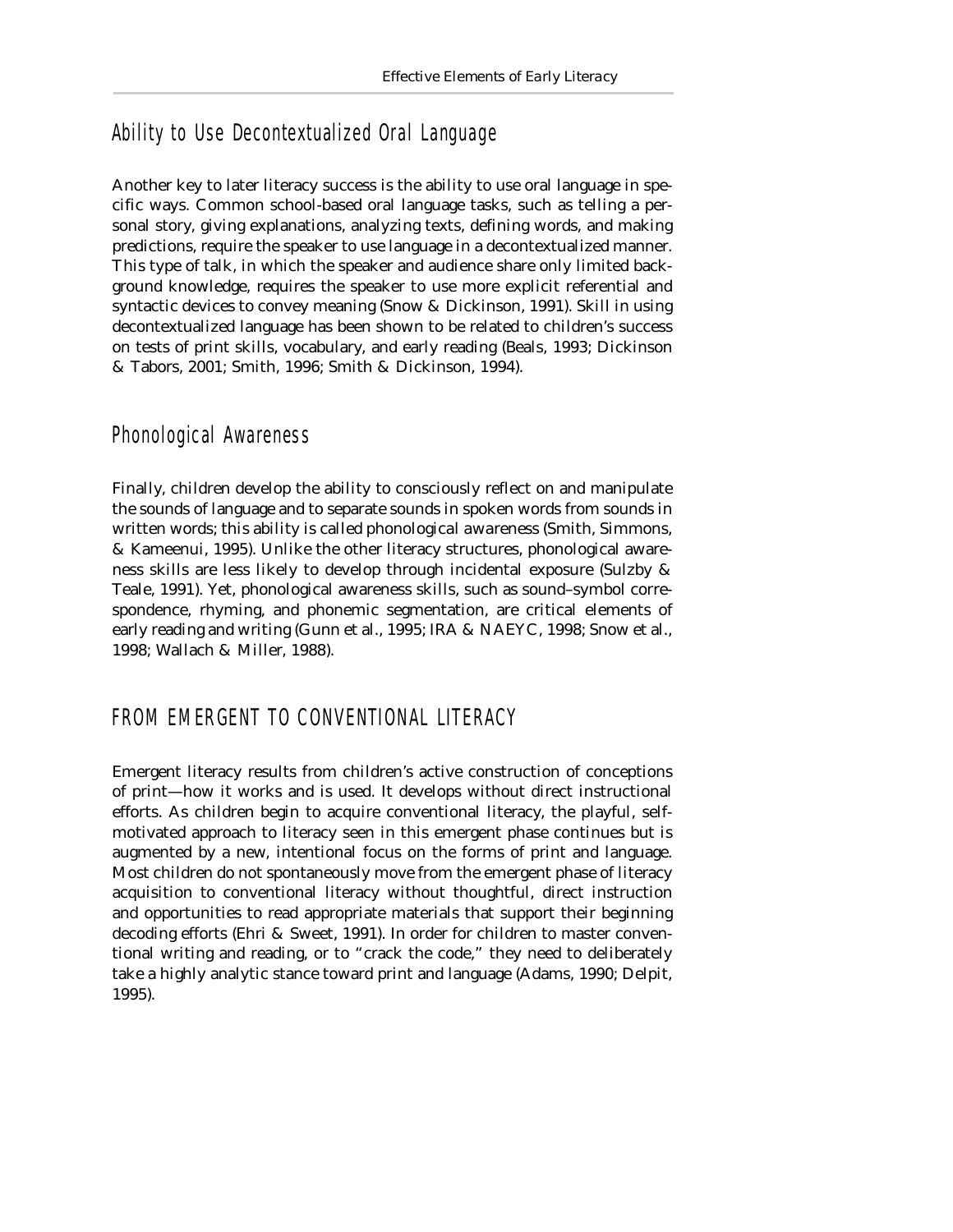

Thus, teachers in the early grades strive to find a balance between building an emergent curriculum that supports children's development and interests while at the same time supplying necessary exposure to specific skills. As the foregoing review of emergent literacy research suggests, the most critical outcome of early literacy instruction is learners who want to read and write. This motivation results from children's internalization of the functions of reading and writing and their own desire to become fluent readers and writers. Classroom environments, materials, and interactions that support purposeful uses of literacy provide the foundation for children's subsequent motivation to master the intricacies of conventional reading and writing.

Conventional reading and writing build directly on emergent literacy skills and insights but have distinct features as well. For example, reading includes the complementary skills of efficient decoding and ongoing comprehension (Adams, 1990). Writing includes mechanics, spelling, and construction of semantically connected texts for multiple purposes and audiences. Children's proficiency with each of these features is influenced by the combination of their emergent literacy skills and the nature of the instruction they receive in school.

Recognizing the role of instruction in supporting children's movement into conventional literacy brings to the fore a debate that has long raged in discussions of early literacy and reading instruction: What is the place of specific skills instruction in early literacy programs? Marilyn J. Adams, in her comprehensive book *Beginning to Read: Thinking and Learning About Print* (1990), argued convincingly for two points: 1) Emergent literacy experiences (like those described previously) are necessary precursors to children's understanding of the functions and uses of reading and writing and form the meaningful basis on which teachers build instruction, and 2) there is a great need for specific instruction in phonological awareness skills, word recognition, and spelling patterns, the goal of which is to help all children become fluent processors of written language.

The debate about specific skills instruction continues, not because the need is not recognized but because of the inherent diversity of instructional approaches and the competing demands of classroom teaching. Adams (1990) and others have concluded that a comprehensive, integrated approach to early reading is most effective. This includes elements of a "whole language" approach—such as environmental exposure to print functions and purposes, extensive oral language opportunities, shared and individual reading of a broad range of texts, and process and focused writing. This method should be coupled with elements of a more "traditional" approach—such as instruction in specific skills and opportunities to read varied texts, some with controlled vocabularies. Presentation and rehearsal of skills, in the absence of purposeful, personally meaningful literacy activities, is not warranted by research or by anecdotal reports of effective practice.

The importance of these points, taken together, has become evident in professional organizations concerned with children's literacy development.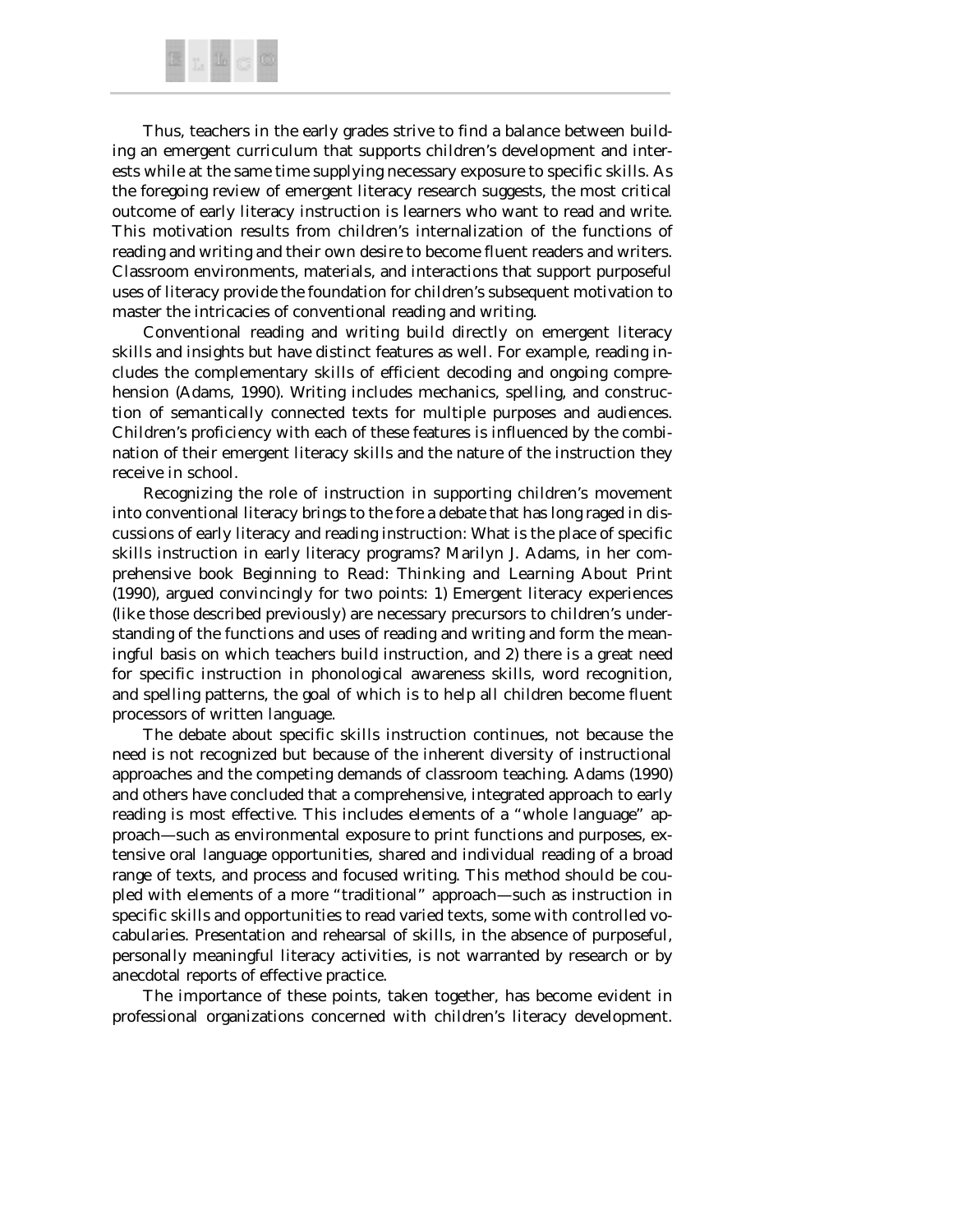For example, in their joint position statement, the IRA and NAEYC (1998) asserted that "learning to read and write is a complex, multifaceted process that requires a wide variety of instructional approaches." There appears to be general agreement among reading researchers and teachers that meaning-based approaches and specific skills instruction are mutually dependent, intertwined features of successful approaches to early literacy.

#### INDIVIDUALIZING EARLY LITERACY EXPERIENCES

An essential element of teaching is the ability to meet the diverse learning needs of the group while providing appropriate instruction for individuals. For children known to be at risk for literacy failure, those with specific learning difficulties, or those learning English as a new language, achieving a balance between meaning-based methods and skills instruction is especially challenging.

Adams (1990) and others (e.g., Snow et al., 1998) have argued that specific skills instruction is especially critical for children considered at risk for literacy difficulties. Some skills, such as recognizing letters, rhyming words, and matching sounds with symbols, are staples of early literacy curricula. Other skills, such as attending to the mechanics of reading, developing comprehension strategies, and increasing spoken vocabulary, are less common in early literacy instruction. The argument for providing instruction in specific skills and extensive reading opportunities is partly based on the finding that classrooms with high proportions of students at risk actually spend less time in reading activities, which may unwittingly perpetuate patterns of lower achievement (Allington, 1991; Delpit, 1995). It is also based on the findings from Juel, Griffith, and Gough's (1986) longitudinal study of children's acquisition of reading and writing skills in the primary grades. This study found that having opportunities to read texts with controlled vocabularies is an important determinant of children's progress.

In many schools, children receive individualized services through funded programs such as Title I or through specialists such as speech-language therapists, all of whom employ a wide range of techniques to meet their goals. Research on individuals who have special learning needs or who are at risk for academic failure demonstrates that when efforts are made to provide consistent, coordinated instruction, children are more likely to learn the skills they need to succeed in school (Bashir, 1989; Letsky, 1994; Rammler, 1993; Wallach & Miller, 1988).

Skills-based instruction, by a specialist or a classroom teacher, should be coordinated with an ongoing, appropriate curriculum that is based on a child's specific interests (Letsky, 1994). In Kenny's case, individualization of instruction was achieved through the coordinated efforts of his classroom teacher and the school's reading consultant. His interest in snakes was used as the basis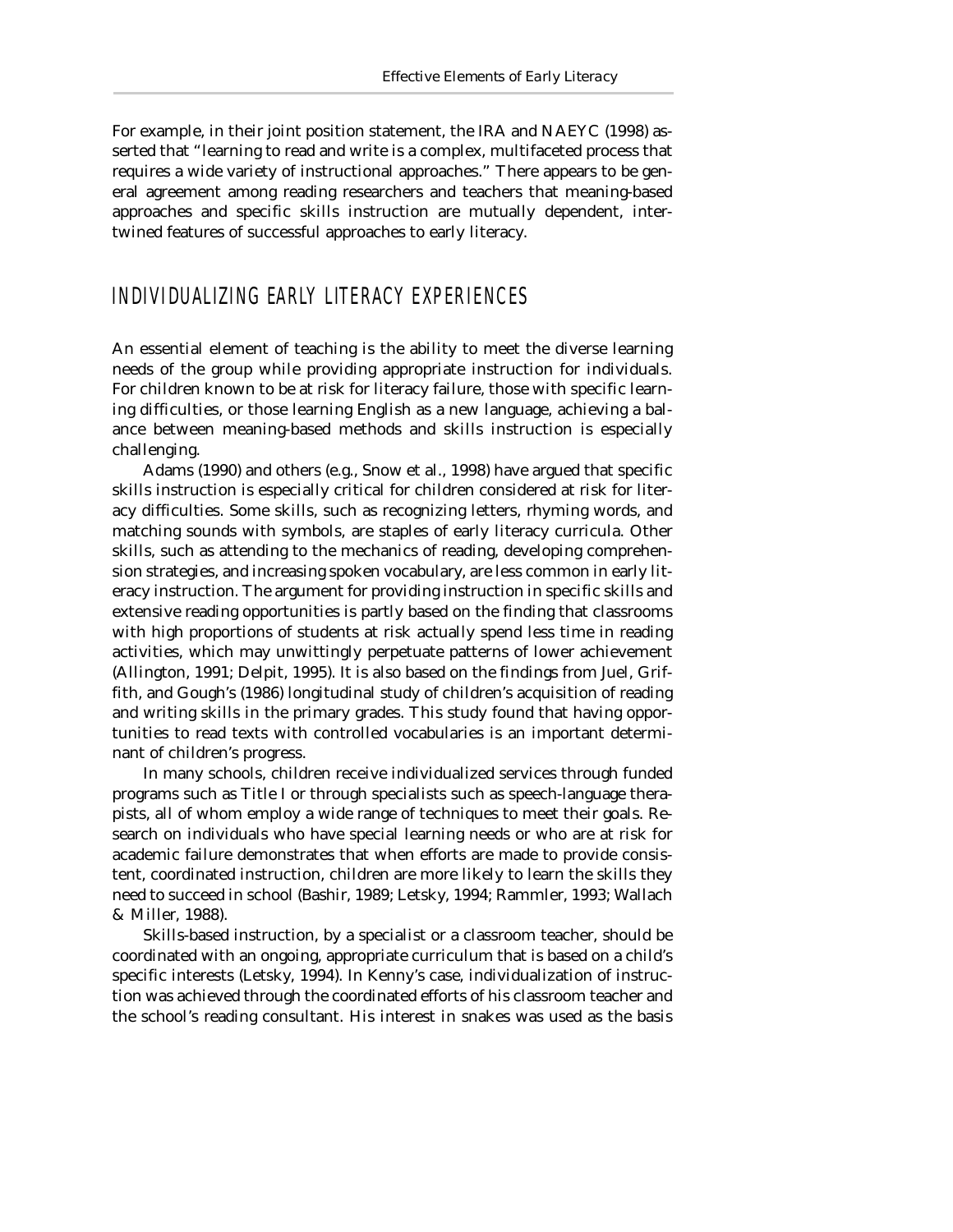

for a variety of activities that facilitated research skills, phonemic awareness, and reading practice. Effective individualization of early literacy instruction requires two elements: assessment and ongoing communication.

# Early Literacy Assessment

Individualizing instruction requires a teacher to know the status of each child's early literacy knowledge. Daily interactions with children can help a teacher gauge awareness of print, understanding of texts, and alphabetic knowledge. Prior school records can be a valuable source of information about the child and his or her family, attitudes toward schooling, and academic progress. Informal assessment methods, such as anecdotal records, transcripts of conversations, reviews of drawings and writings, and checklists, are other important sources of information that can be used for initial assessment of general literacy knowledge and specific emergent literacy skills. They can also be used regularly to gauge the progress of individual children. When appropriate, formal assessments by teachers or specialists, such as the Peabody Picture Vocabulary Test–Third Edition (Dunn & Dunn, 1997), the Concepts About Print tests (e.g., Clay, 1985, 2000), or the reading and writing sections of the Wide Range Achievement Test–Revised (Jastak & Wilkinson, 1984), can be used periodically to gauge a child's progress on standardized measures of vocabulary, early reading, and early writing.

# Ongoing Communication

Individualizing instruction, especially for children at risk, requires ongoing, substantive communication among the classroom teacher, the child, the child's family, and any specialists who provide services to the child. When teachers, specialists, administrators, and families work together to communicate their goals and approaches, individual children are the beneficiaries. Efforts to provide consistent and coordinated instruction have been shown to be important correlates of children's literacy attainment (Bashir, 1989; Wallach & Miller, 1988). In Kenny's case, the classroom teacher and the reading consultant worked together to design and implement effective, inclusive strategies to strengthen Kenny's emergent literacy skills.

# EARLY LITERACY BEYOND THE CLASSROOM

As previously noted, the importance of communication and coordination extend beyond the boundaries of the classroom and school. Virtually all research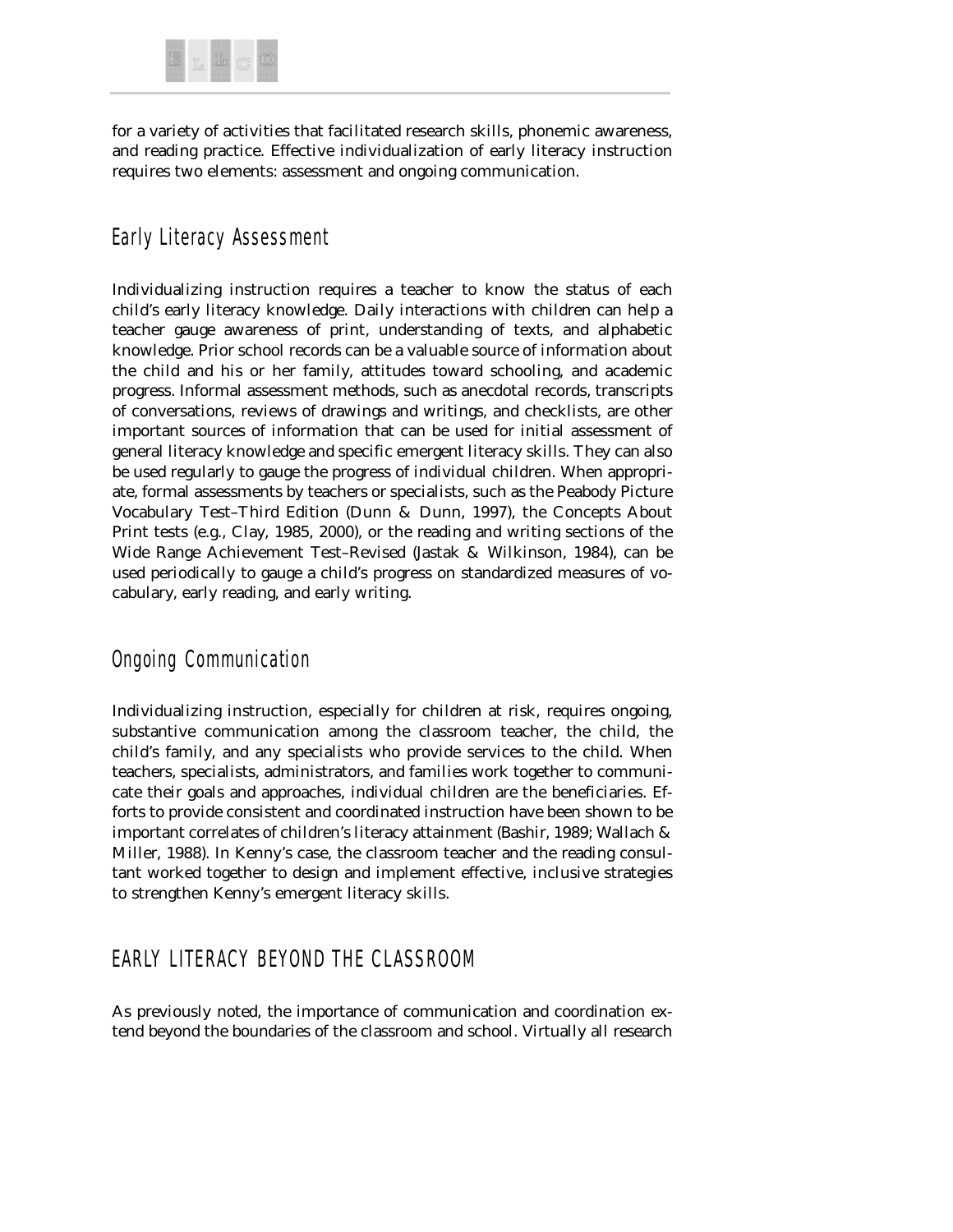on early literacy describes the importance of family and cultural factors in early literacy attainment. Children come to school with vastly different exposure to and experience with print. Different cultures and different families value different forms of literacy—some focus on oral traditions, exposing children to complex story forms and a range of story functions (e.g., parables, fables, oral histories); others focus on complex, artistic written symbol systems (e.g., Japanese, Arabic); still others focus on "traditional" uses of reading and writing (e.g., bedtime stories, grocery lists). Efforts to understand and coordinate differing beliefs within the classroom are important to children's acceptance of schoolbased literacy learning (McCabe, 1996; McCabe & Bliss, in press).

On the day that Kenny brought the snake to school, Ms. Ford tried to call his parents to tell them about it. After repeated failed attempts to reach them by phone, she decided to send home a note. She never received a response. Ms. Ford was hoping to use Kenny's snake as the basis for encouraging home–school connections in general as well as concerning early literacy activities in particular. Kenny's Head Start transition report indicated that the family showed little interest in contact with the program and that it was difficult to contact them and schedule home visits with them. Despite these somewhat negative beginnings, Ms. Ford wanted to coordinate her efforts with Kenny's parents.

Ms. Ford was disappointed that Kenny's parents did not attend the Parent Evening at school. One morning, however, Kenny's father dropped his son off at school, and Ms. Ford took advantage of this opportunity to have a brief conference. Kenny's father reported that he and Kenny's mother worked several jobs and had very little time to spend with Kenny, except on Sundays, when the family went to church. He also shared the fact that the whole family was reliant on public transportation, making commuting to work and school very difficult and time consuming. During this conversation, Kenny's father spontaneously commented on Kenny's strong interest in snakes and other reptiles and said that they had videotaped several television shows on the subject.

After this indication of support, Ms. Ford looked for ways to continue home–school contacts. She sent home several books about snakes so that Kenny could share them with his family. She also encouraged Kenny to bring home the little "books" that he created with the reading consultant. When asked, Kenny reported that he read the books "lots of times" with his parents and his grandmother. Kenny also brought in one of the videotapes and shared it with the class.

This vignette demonstrates the need for persistence and multiple strategies in facilitating home–school connections: making repeated call attempts, sending things home, asking the child what happens at home and at school. It also shows that families have many agendas and constraints, which do not indicate lack of awareness or interest in their children's interests and progress in school. For example, Kenny's father was aware of his interests, had videotaped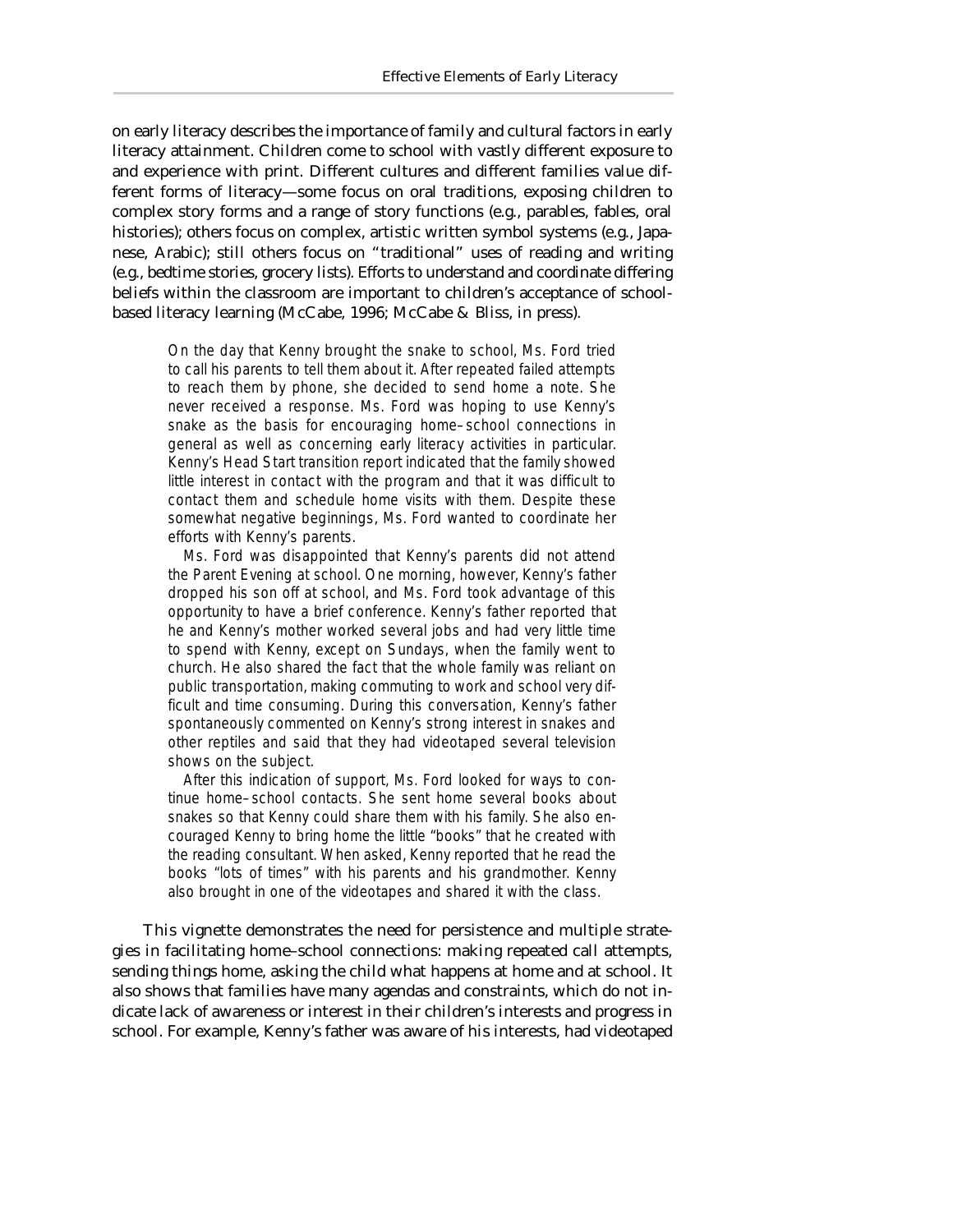

relevant programs on television, and had followed through by reading the books and stories with Kenny. The vignette also points to the reciprocal nature of home–school relations. Kenny brought the snake to school in the first place, and he later brought in a videotape that was shared with his class. Fostering coordination of literacy programs at home and school is difficult but can be highly successful in supporting children's literacy learning (Dodd, 1996; MacFarlane, 1996; Morrow, Neuman, Paratore, & Harrison, 1995).

This vignette also highlights the fact that children's early literacy experiences occur within and outside classroom walls and in response to social, cultural, and technological factors. Schools and teachers are increasingly likely to provide programs that extend beyond traditional boundaries and that include family support, continuing education, health, and community service components. Although these new responsibilities are challenging, they also represent a potentially fruitful partnership that can support the long-term academic and literacy achievement of all children.

# IMPLICATIONS FOR TEACHERS, ADMINISTRATORS, AND POLICY MAKERS

*Implication: Teachers in the early grades must combine deep understanding of children's development, appropriate organizational and instructional methods, and specific knowledge of literacy development in order to support children's acquisition of reading and writing skills.*

Kenny's Story has illustrated a range of techniques for supporting and facilitating early literacy in the classroom, from organization of the classroom into learning centers and encouragement of curriculum based on children's interests to teaching strategies such as reading to small groups, dictations, and sharing children's stories in an Author's Chair format. The vignettes about Kenny have also illustrated the contributions of emergent literacy research to current understanding of the specific skills that are the foundation for subsequent mastery of reading and writing: becoming aware of print, understanding the relationship between spoken and written language, understanding different text structures, recognizing letters, using decontextualized oral language, and gaining phonological awareness. These skills develop concurrently and interrelatedly through incidental and deliberate exposure in the context of young children's everyday lives and experiences (Heath, 1983; Mason & Au, 1990; Strickland & Morrow, 1989; Sulzby & Teale, 1991). They represent the integration of experiences with specific kinds of oral language, reading, and writing (Dickinson & Tabors, 2001; Hannon, 1995; Snow et al., 1998).

Although many teachers employ a range of effective organizational and instructional techniques, these techniques can only be successful when teach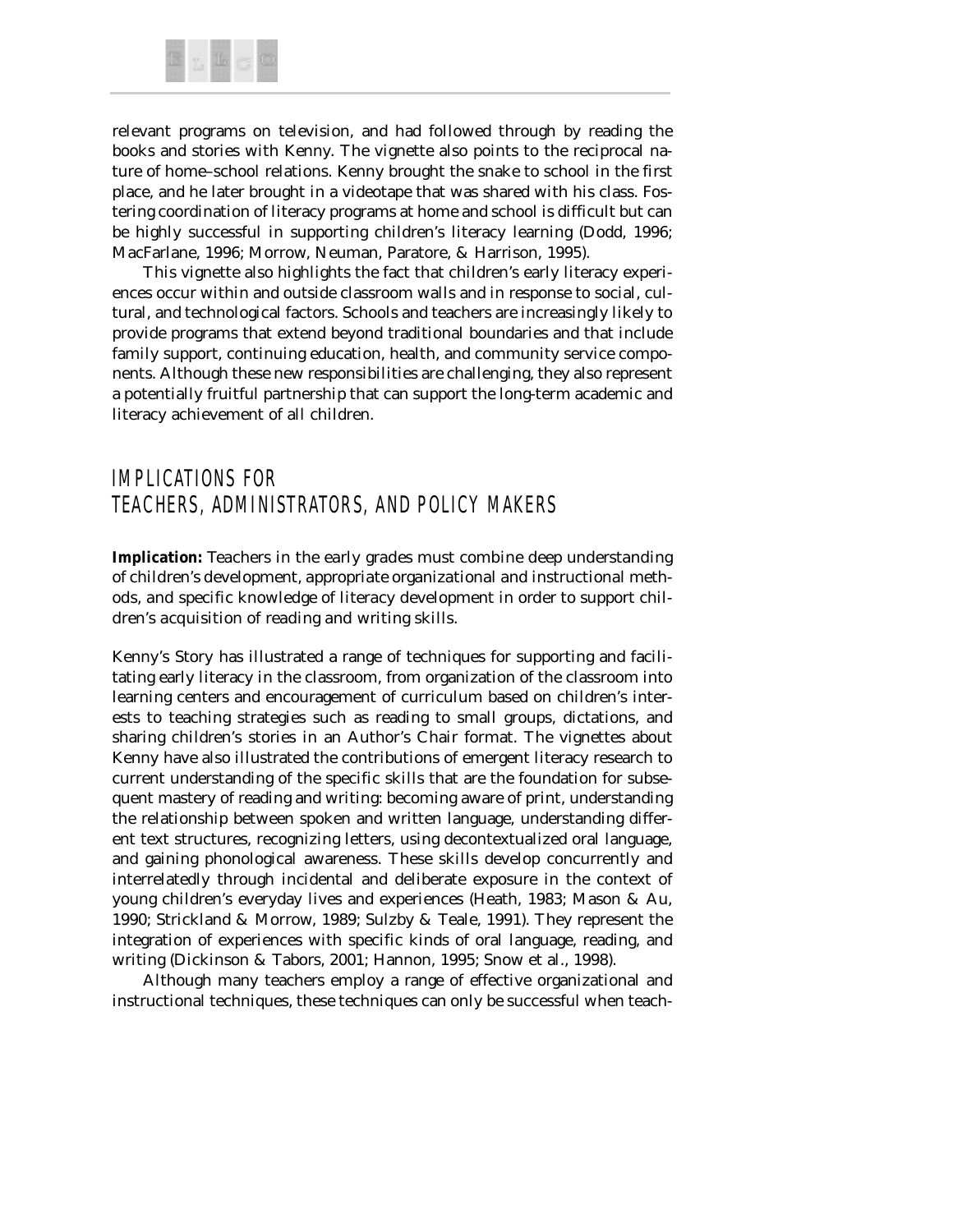ers understand why and how they encourage children's overall development and literacy skills. Teachers must understand how oral language, reading, and writing experiences contribute to emergent literacy skills, which in turn influence later reading and writing development. It is the joint responsibility of teachers and school administrators to be sure that all teachers have the knowledge base and support necessary to implement effective early literacy programs. Ongoing, substantive professional development for educators is the key to meeting this responsibility.

Research on the growth of teachers as professionals indicates that three important factors influence the success of professional development activities: 1) The activities are relevant to the daily experience of teachers, 2) they respect and draw upon the professional knowledge of experienced teachers, and 3) they are supported institutionally through time and money allocations (Beattie, 1995; Hargreaves & Fullan, 1992). Supporting and enhancing teachers' knowledge of effective early literacy practices must occur in response to their existing knowledge, practices, questions, and concerns. There are undoubtedly highly accomplished, effective early childhood teachers in every community whose expertise could be tapped for the benefit of others. Planning for, arranging, and engaging in professional development relevant to early literacy must be a cooperative endeavor among teachers, specialists, and administrators.

*Implication: Consistent and coordinated early literacy instruction is important for all learners. It is critical for learners who are considered at risk for literacy failure, those with special learning needs, or those learning English as a new language.*

Kenny's Story has demonstrated the efficacy of professionals working together toward a common goal. The classroom teacher and the reading consultant used their knowledge of Kenny along with their own professional expertise to create a meaningful learning environment for one child.

Teachers must be aware of and employ appropriate assessment strategies to determine individual needs and to gauge the progress of their students. This is especially important when children first enter a school or classroom, to establish a baseline from which instructional strategies can be determined and progress measured. There are many ways to assess children's early literacy, from informal methods such as tape recordings and anecdotal notes, to classroom-based measures such as checklists and word boxes, to more formal methods that include, though are not limited to, standardized tests. When teachers are knowledgeable about children's development of early literacy and are aware of the many tools available for assessing early literacy, children will benefit (Genishi & Dyson, 1984; Mason & Allen, 1986; Shearer & Homan, 1994). As noted previously, professional development activities can support and encourage teachers' knowledge of appropriate literacy assessment methods.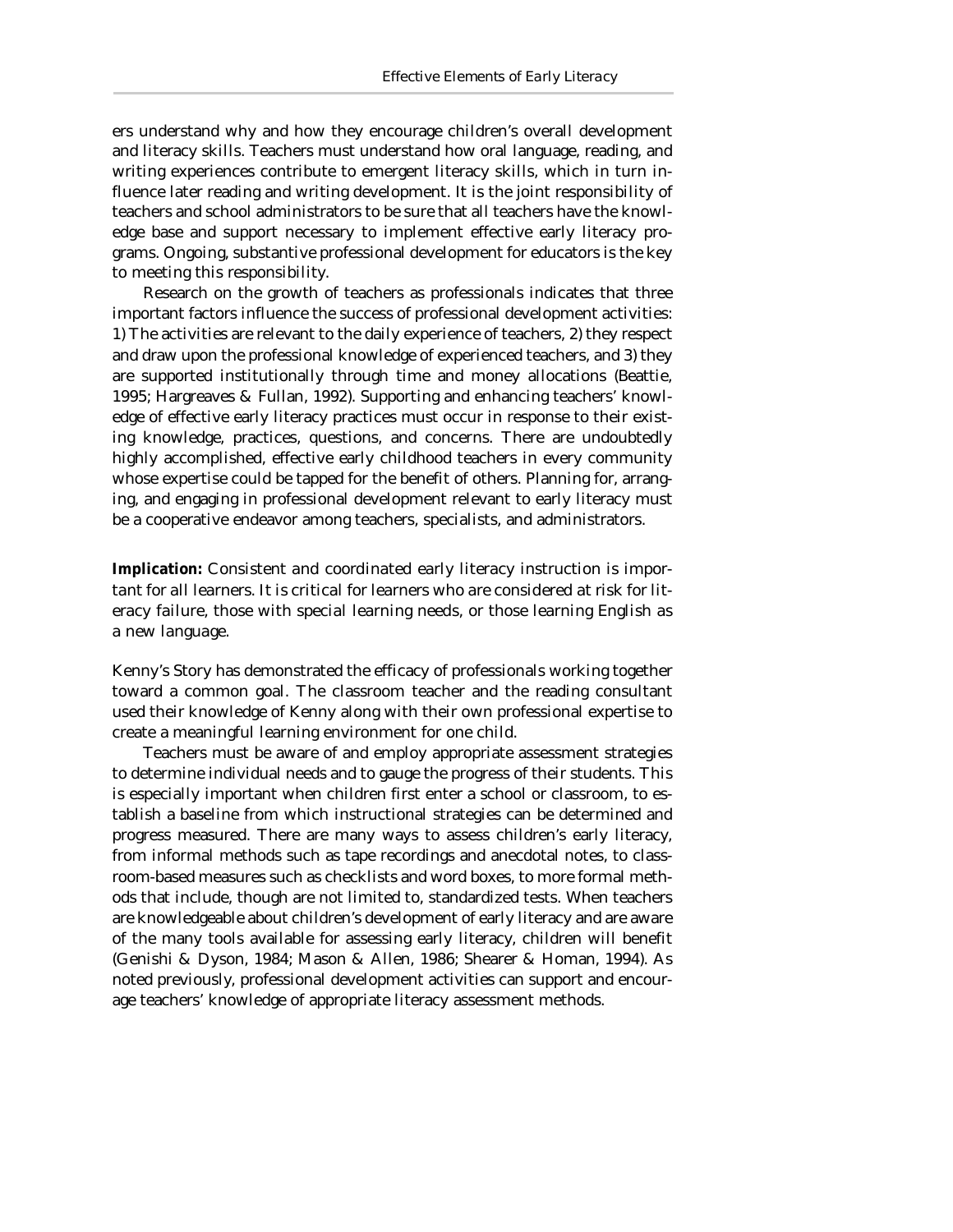

Another point made by Kenny's Story is that efforts to coordinate instruction for individual children require teachers to have knowledge of the programs and services available to their students. This requires open, ongoing communication between specialists (e.g., reading consultants, speech-language therapists, early childhood specialists) and program administrators (e.g., Title I, special needs). When teachers, specialists, and administrators work together to share information and coordinate services, children are given clear and consistent instruction that works effectively to support their development (Bashir, 1989; Wallach & Miller, 1988).

As with professional development activities, efforts toward coordination and consistency of programming often require reallocation of time and money. Although this may prove difficult in the short term, research on school reform points to long-term benefits for teachers and students (Allington & Walmsley, 1995; Foertsch, 1992; Fraatz, 1987).

*Implication: Communication and coordination between school and home, and with community-based programs, is important to children's long-term academic and literacy attainment.*

Kenny's Story has touched on the potential strengths and difficulties of communicating and coordinating literacy efforts with families. Working effectively with families to support literacy requires teachers, specialists, and administrators to have specific information about the communities in which they operate, the families they serve, and the literacy practices valued within the community and families.

Home–school connections work in two directions. Teachers regularly attempt to keep parents informed through phone calls, newsletters, notes, and conferences. Some teachers invite parents to participate directly in classroom activities. As Kenny's Story has illustrated, families also support their children's development, although they may not directly inform their children's teachers about their activities and approaches. Just as teachers, specialists, and administrators must communicate and coordinate with one another, so too must teachers and families. Parents should have regular, consistent contact with and input in the school and classroom literacy program.

Kenny's Head Start program provided a transition report when he entered kindergarten. This is but one example of information that can be used to support children's development in a school setting. Community-based programs, such as preschool programs, adult literacy programs, and public libraries, are potentially rich sources of information and support that may be unknown or underutilized by school systems and teachers. It is the responsibility of school and district administrators to determine what community-based programs and services are available and whether coordination is desirable or possible and then to develop regular methods for sharing this information with teachers and specialists.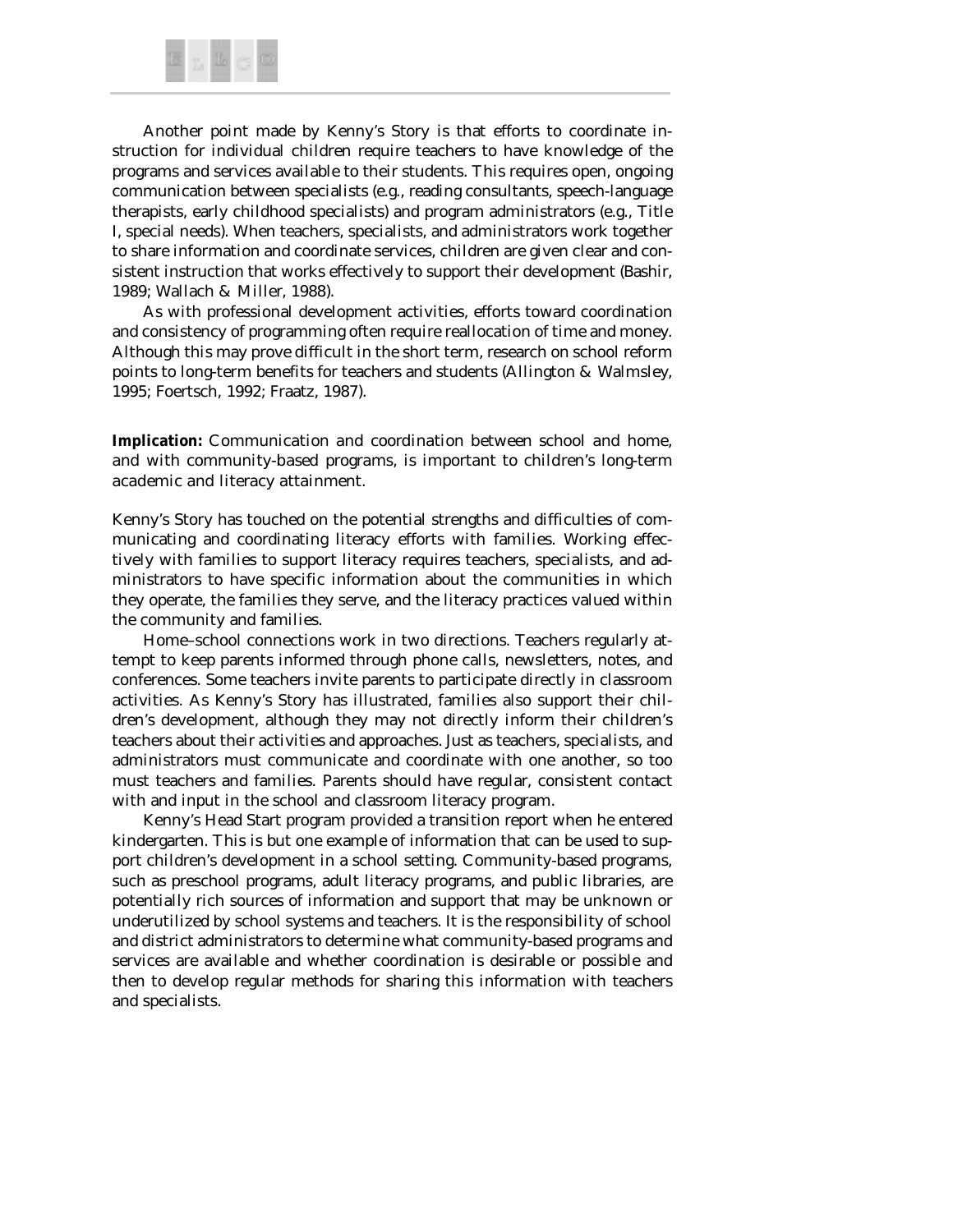#### CONCLUSION

Kenny's Story and a synthesis of research, practical knowledge, and policy considerations have illustrated the essential elements that support young children's acquisition of early literacy skills. Effective programs require coordinated, consistent efforts by many people. Although individual teachers may provide the most direct experiences and instruction in early literacy, they do not, and should not, operate in a vacuum. There is an essential knowledge base that teachers must have in order to provide children with appropriate, integrated early literacy instruction. Teachers and specialists can employ a range of organizational and instructional techniques to meet the needs of all children. But above all, teachers must reach beyond the confines of their own classrooms to draw on the expertise of other educators, to communicate and coordinate with specialists, to bring families into the world of the school, and to connect with community-based programs. Teachers will only be able to do this with the help of administrative and institutional structures that support and facilitate their knowledge, skills, and outreach efforts.

#### **REFERENCES**

- Adams, M.J. (1990). *Beginning to read: Thinking and learning about print.* Cambridge, MA: The MIT Press.
- Allington, R. (1991). How policy and regulation influence instruction for at-risk learners: Why poor readers rarely comprehend well. In L. Idol & B.F. Jones (Eds.), *Educational values and cognitive instruction: Implications for reform.* (pp. 273–296). Mahwah, NJ: Lawrence Erlbaum Associates.
- Allington, R., & Walmsley, S. (Eds.). (1995). *No quick fix: Rethinking literacy programs in America's elementary schools.* New York: Teachers College Press.
- Bashir, A. (1989, August). Language intervention and the curriculum. *Seminars in Speech and Language, 10*(3), 181–191.
- Beals, D. (1993). Explanations in low-income families' mealtime conversations. *Applied Psycholinguistics, 14*(4), 489–513.
- Beattie, M. (1995). *Constructing professional knowledge in teaching: A narrative of change and development.* New York: Teachers College Press.
- Clay, M.M. (1985). *Concepts About Print: Sand and Stones.* Westport, CT: Heinemann.
- Clay, M.M. (2000). *Concepts About Print: Follow Me, Moon, and No Shoes.* Westport, CT: Heinemann.
- Copeland, K., & Edwards, P. (1990). Towards understanding the roles parents play in supporting young children's development in writing. *Early Child Development and Care, 56,* 11–17.
- Delpit, L. (1995). *Other people's children: Cultural conflict in the classroom.* New York: The New Press.
- Dickinson, D.K., & Tabors, P.O. (Eds.). (2001). *Beginning literacy with language: Young children learning at home and school.* Baltimore: Paul H. Brookes Publishing Co.
- Dodd, A. (1996, April). Involving parents, avoiding gridlock. *Educational Leadership,* 24–26.
- Dunn, L.M., & Dunn, L.M. (1997). *Peabody Picture Vocabulary Test–Third Edition.* Circle Pines, MN: American Guidance Service.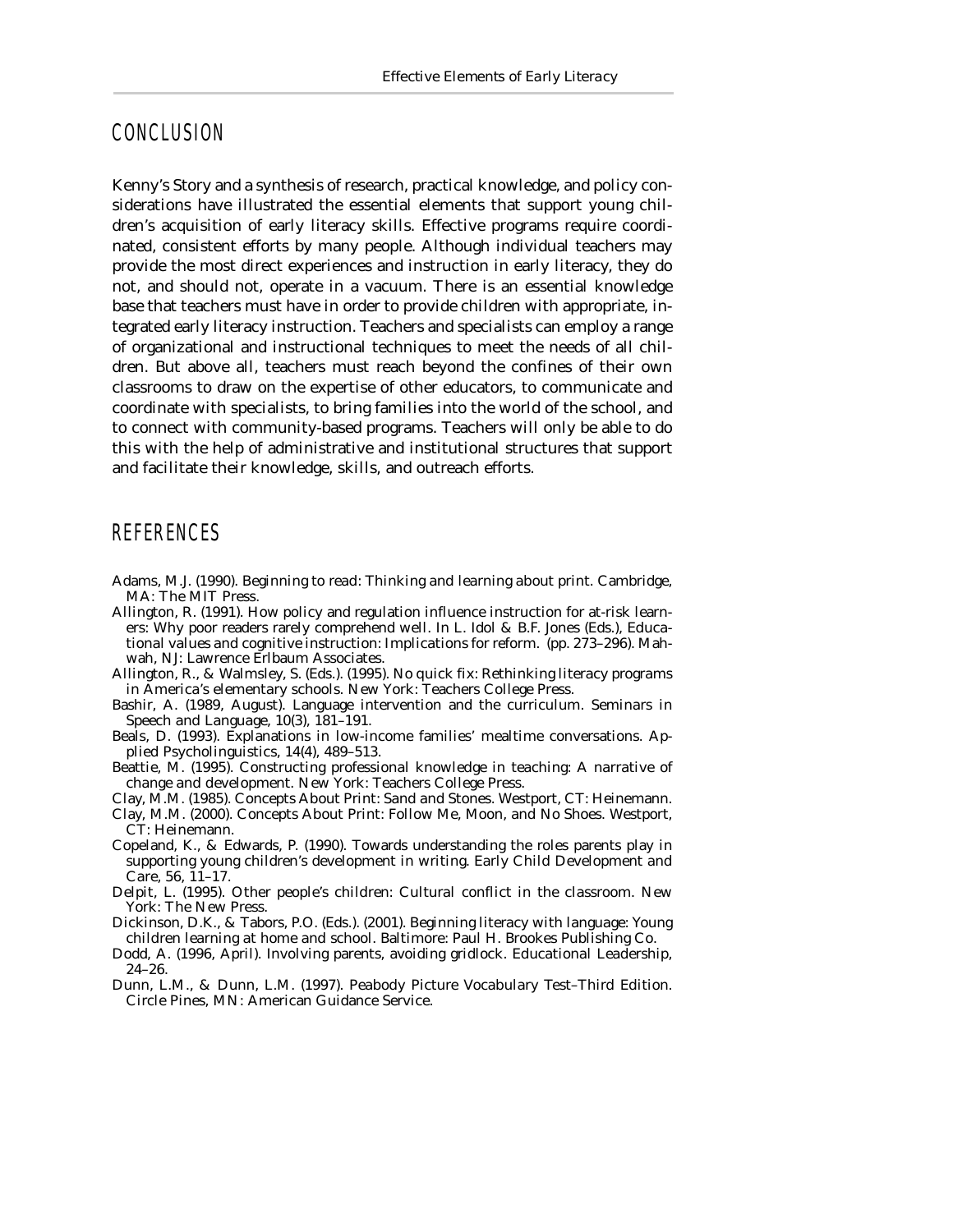

- Ehri, L., & Sweet, J. (1991). Fingerpoint-reading of memorized text: What enables beginners to process the print? *Reading Research Quarterly, 26*(4), 442–462.
- Foertsch, M. (1992). *Reading in and out of school: Factors influencing the literacy achievement of American students in Grades 4, 8, and 12, in 1988 and 1990.* Washington, DC: Educational Testing Service, Office of Educational Research and Improvement.
- Fraatz, J. (1987). *The politics of reading: Power, opportunity, and prospects for change in America's public schools.* New York: Teachers College Press.
- Genishi, C., & Dyson, A. (1984). *Language assessment in the early years.* Stamford, CT: Ablex Publishing Corp.
- Gunn, B., Simmons, D., & Kameenui, E. (1995). *Emergent literacy: Synthesis of the research* (Tech. Rep. No. 19) [On-line]. Available: http://idea.uoregon.edu/~ncite/ documents/techrep/tech19.html
- Hannon, P. (1995). *Literacy, home and school: Research and practice in teaching literacy with parents.* London: The Falmer Press.
- Hargreaves, A., & Fullan, M. (Eds.). (1992). *Understanding teacher development.* New York: Teachers College Press.
- Hart, B., & Risley, T. (1995). *Meaningful differences in the everyday experience of young American children.* Baltimore: Paul H. Brookes Publishing Co.
- Heath, S.B. (1983). *Ways with words: Language, life, and work in communities and classrooms.* New York: Cambridge University Press.
- International Reading Association (IRA) & National Association for the Education of Young Children (NAEYC). (1998, July). Learning to read and write: Developmentally appropriate practices for young children. *Young Children, 53*(4), 30–46.
- Jastak, S., & Wilkinson, G.S. (1984). *Wide Range Achievement Test–Revised.* Wilmington, DE: Jastak Associates.
- Juel, C., Griffith, P.L., & Gough, P.B. (1986). Acquisition of literacy: A longitudinal study of children in first and second grade. *Journal of Education Psychology, 78*(4), 243–255.
- Letsky, S. (1994). *Components of a collaborative program.* Unpublished resource for classroom teachers.
- MacFarlane, E. (1996, March). Reaching reluctant parents. *The Education Digest,* 9–12. Madison, S., & Speaker, R. (1994, April). *The construction of literacy environments in*
- *early childhood classrooms: A spectrum of approaches.* Paper presented at the annual meetings of the American Educational Research Association, New Orleans. (ERIC Document Reproduction Service No. ED 376 970)
- Mason, J., & Allen, J. (1986). A review of emergent literacy with implications for research and practice in reading. *Review of Research in Education, 13,* 3–47.
- Mason, J., & Au, K. (1990). *Reading instruction for today* (2nd ed.). New York: Harper-Collins.
- McCabe, A. (1996). *Chameleon readers: Teaching children to appreciate all kinds of good stories.* New York: McGraw-Hill.
- McCabe, A., & Bliss, L. (in press). *Narrative assessment profile: A multicultural lifespan approach.* Boston: Allyn & Bacon.
- Michaels, S. (1981). Sharing time: Children's narrative styles and differential access to literacy. *Language in Society, 10,* 423–442.
- Morrison, F. (1997). Paper presented at the biennial meetings of the Society for Research in Child Development, Washington, DC.
- Morrow, L. (1990). Preparing the classroom environment to promote literacy during play. *Early Childhood Research Quarterly, 5,* 537–554.
- Morrow, L., Neuman, S., Paratore, J., & Harrison, C. (Eds.). (1995). *Parents and literacy.* Newark, DE: International Reading Association.
- Morrow, L., Strickland, D., & Woo, D. (1998). *Literacy instruction in half- and wholeday kindergarten.* Newark, DE: International Reading Association.
- National Association for the Education of Young Children (NAEYC). (1996). Responding to linguistic and cultural diversity: Recommendations for effective early childhood education. *Young Children, 51*(2), 4–12.